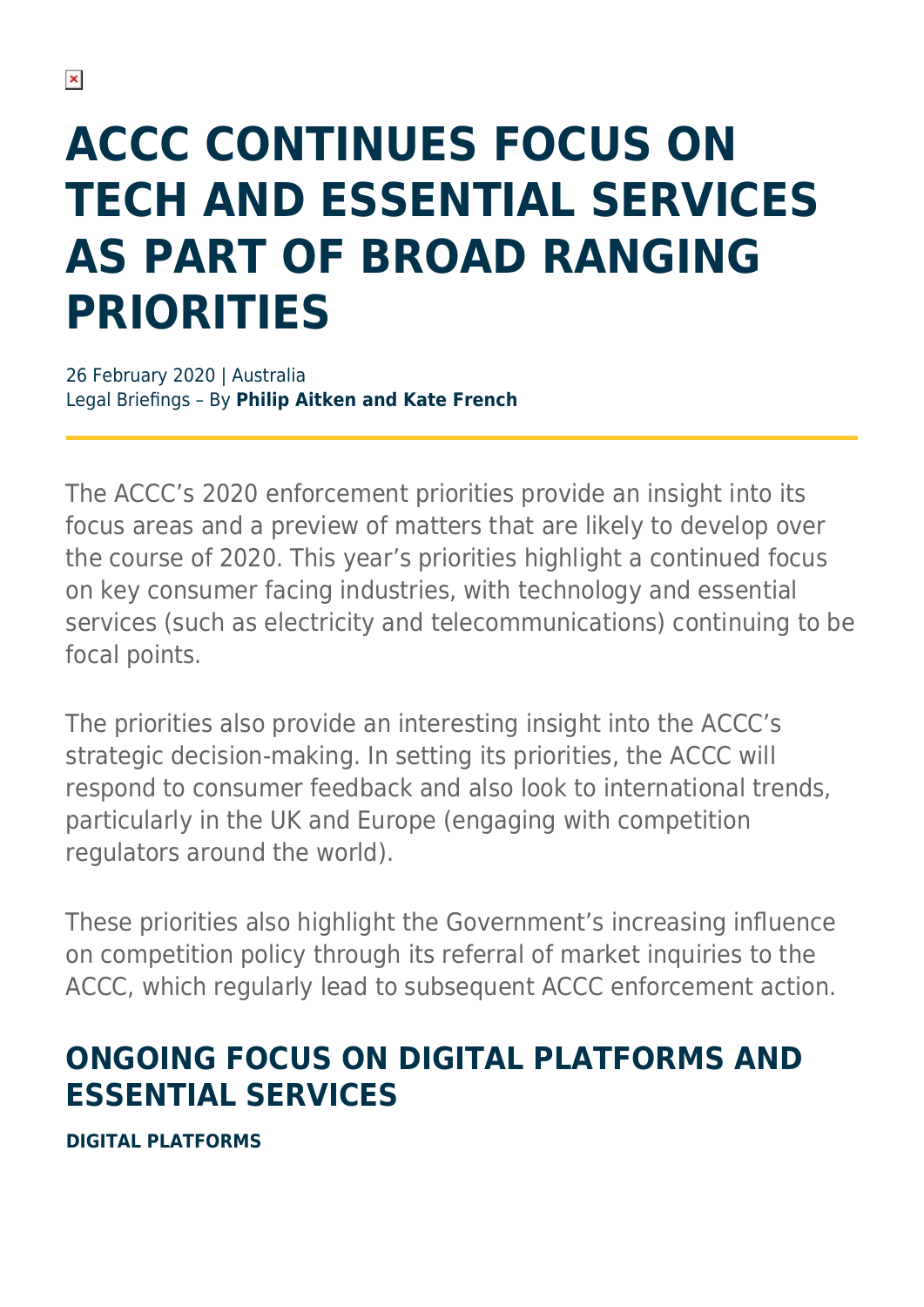The 2019 focus on digital platforms, culminating in the [Digital Platforms Inquiry Report,](https://www.herbertsmithfreehills.com/latest-thinking/accc-digital-platforms-inquiry-government-response) the [Customer Loyalty Scheme Report](https://www.herbertsmithfreehills.com/latest-thinking/the-accc-continues-its-push-on-personal-information) and the creation of the Digital Platforms Branch, appears unlikely to abate in 2020. This will remain a key priority in 2020, with the ACCC stating that it is advancing many investigations and is working closely with competition agencies around the world regarding digital platform issues.

This ongoing focus is reflected in the Government's recent announcement regarding the ACCC inquiries into markets for the supply of digital advertising technology services and digital advertising agency services and digital platform services.

#### **ESSENTIAL SERVICES**

The ACCC has also renewed its 2019 focus on essential services, specifically in relation to retail electricity and telecommunications services. This is a priority area which has been retained in 2020 for the ACCC. Notwithstanding the ACCC focus on these sectors in 2019, the ACCC expressed ongoing concerns regarding a lack of transparency in the pricing of essential services. Of focus with be anti-competitive conduct and failing to pass on cost reductions through the proposed [new energy market misconduct laws.](https://www.herbertsmithfreehills.com/latest-thinking/federal-government-revives-its-controversial-electricity-misconduct-bill)

#### **NEW AND REFINED PRIORITIES FOR 2020**

The 2020 priorities reflect the breadth of the ACCC's activity, with a number of new and refined priorities. These priorities are informed both by feedback from consumers as well as lessons learnt from the competition agencies around the world:

- The ACCC has stated that its continued focus on consumer guarantees, particularly related to motor vehicles and white goods reflects the fact that it received a staggering 25,000 complaints involving these sectors over the last year (approximately 25% of the total number of non-scam related complaints to the ACCC over the year).
- The focus on the funeral industry highlights the interconnected nature of competition law enforcement – coming off the back of the UK competition authority's ongoing market investigation into the same sector. The ongoing focus on digital platforms is also in the context of aggressive competition enforcement against technology companies, particularly in Europe.

The new priorities for 2020:

competition and consumer issues in the funeral services sector;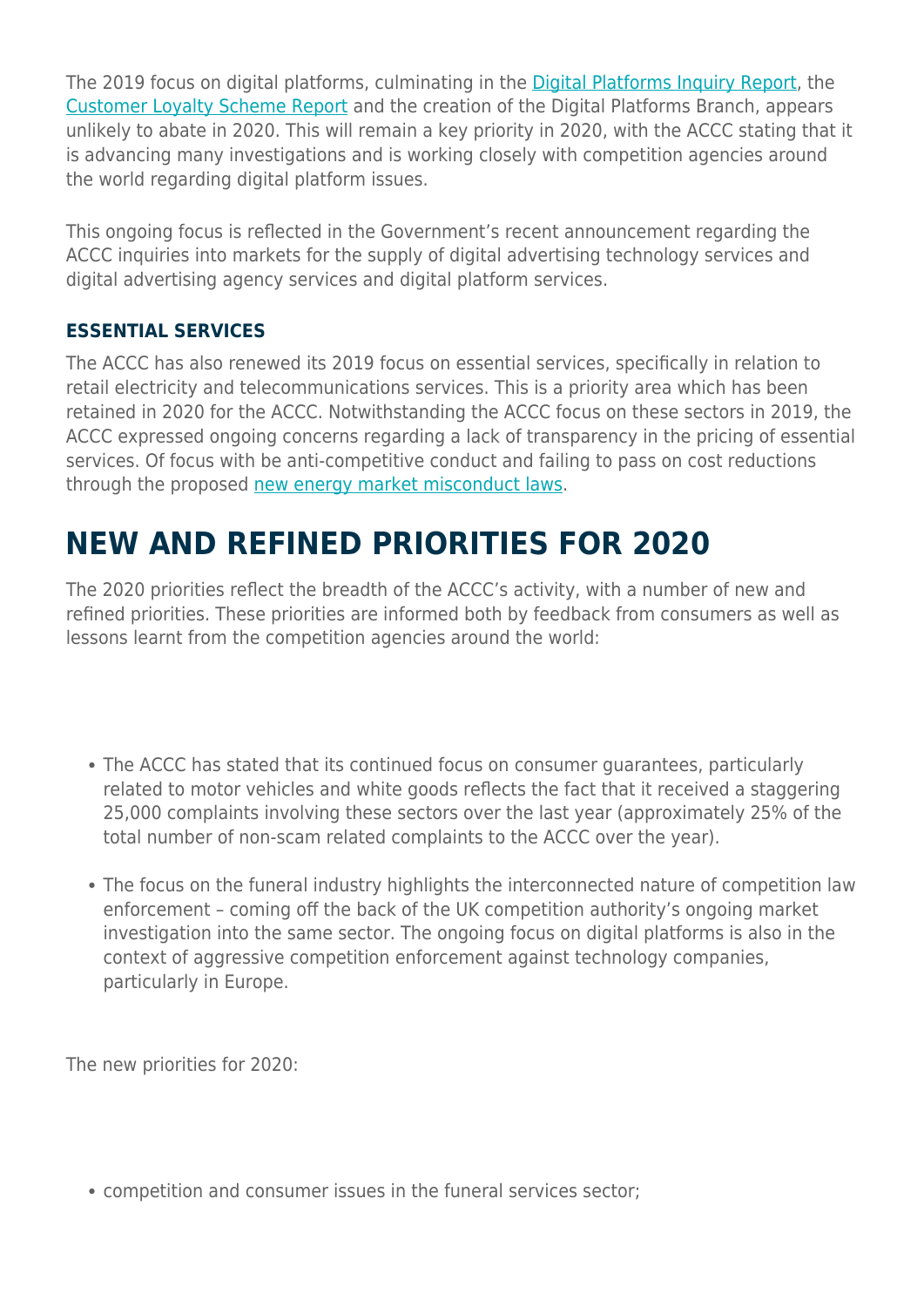- misleading conduct in relation to the sale and promotion of food products, including health and nutritional claims, credence claims and country of origin;
- ensuring compliance with the dairy code (which came into effect on 1 January 2020);
- pursuing regulatory options to prevent injuries and deaths to children caused by button batteries;
- empowering consumers and improving industry compliance with consumer guarantees, with a focus on high value goods such as motor vehicles and electrical and white goods;

There are a number of priorities from 2019 which have been retained, some of which have been refined or with a new specific focus. These include:

- competition and consumer issues relating to digital platforms. Previously this was expressed as focuses on consumer data and customer loyalty schemes;
- competition and consumer issues relating to the pricing and selling of essential services with a focus on energy and telecommunications;
- conduct affecting competition in the commercial construction sector, with a specific focus on large public and private projects and conduct impacting small business. Previously this was expressed as competition issues and unfair business practices in the commercial construction sector;
- ensuring that small business receive the protections of the competition and consumer laws, with a focus on the Franchising Code of Conduct;
- finalising the compulsory recall of vehicles with Takata airbags.

#### **ENDURING PRIORITIES REMAIN UNCHANGED**

The ACCC's enduring priorities remain unchanged going into 2020. It will continue to focus on conduct and sectors that it considers to be most harmful to consumers and markets. In particular, it will continue to focus on:

- cartel conduct;
- anti-competitive conduct (anti-competitive agreements and practices, as well as misuse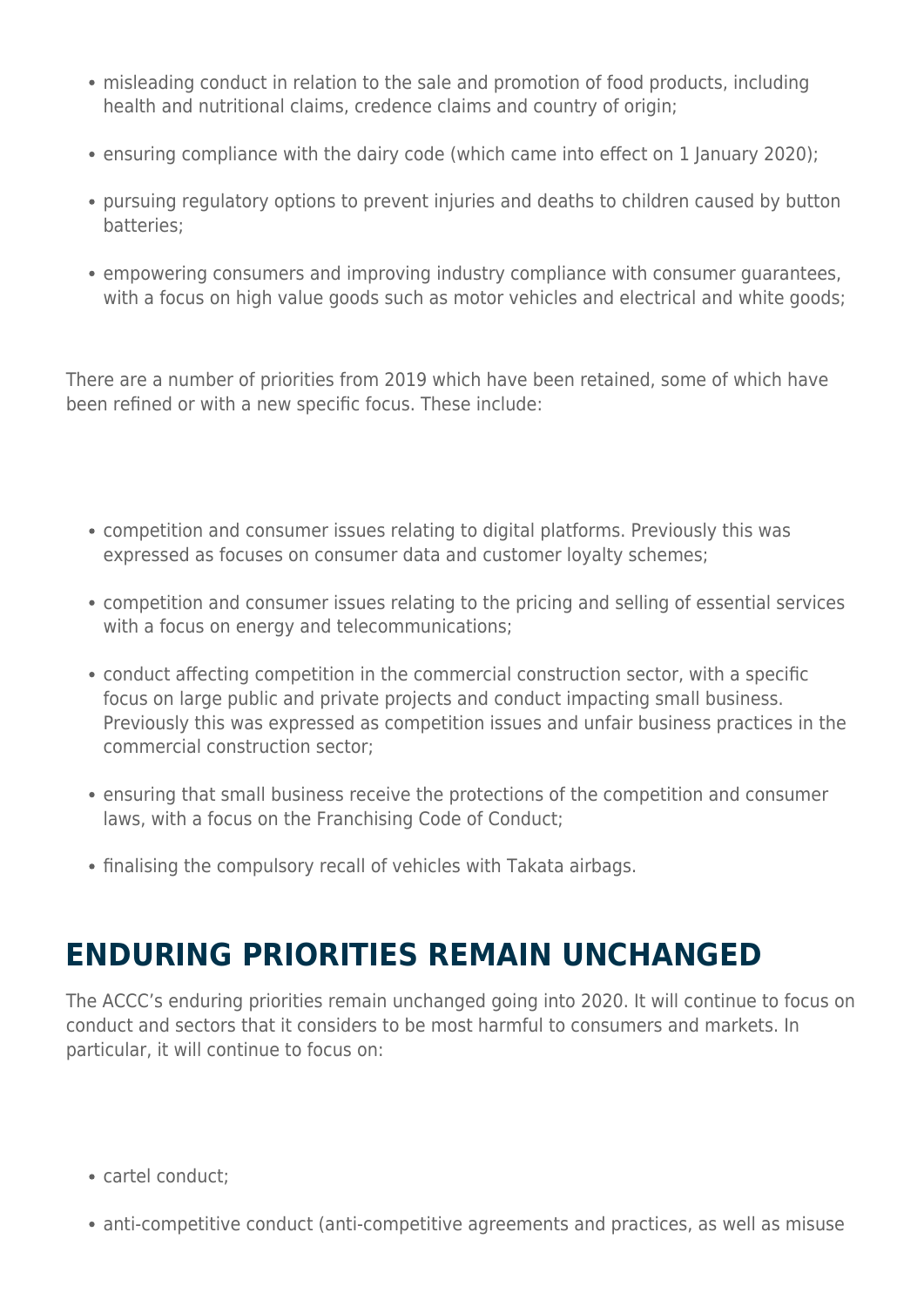of market power);

- product safety issues which have the potential to cause serious harm to consumers;
- conduct which impacts vulnerable and disadvantaged consumers; and
- conduct which impacts Indigenous Australians.

The ACCC has stated that these priorities are reflected in its investigations pipeline, with a promise to bring a number of cases reflecting these priorities over the course of 2020, including at least two further cartel cases and four additional competition cases in court during 2020.